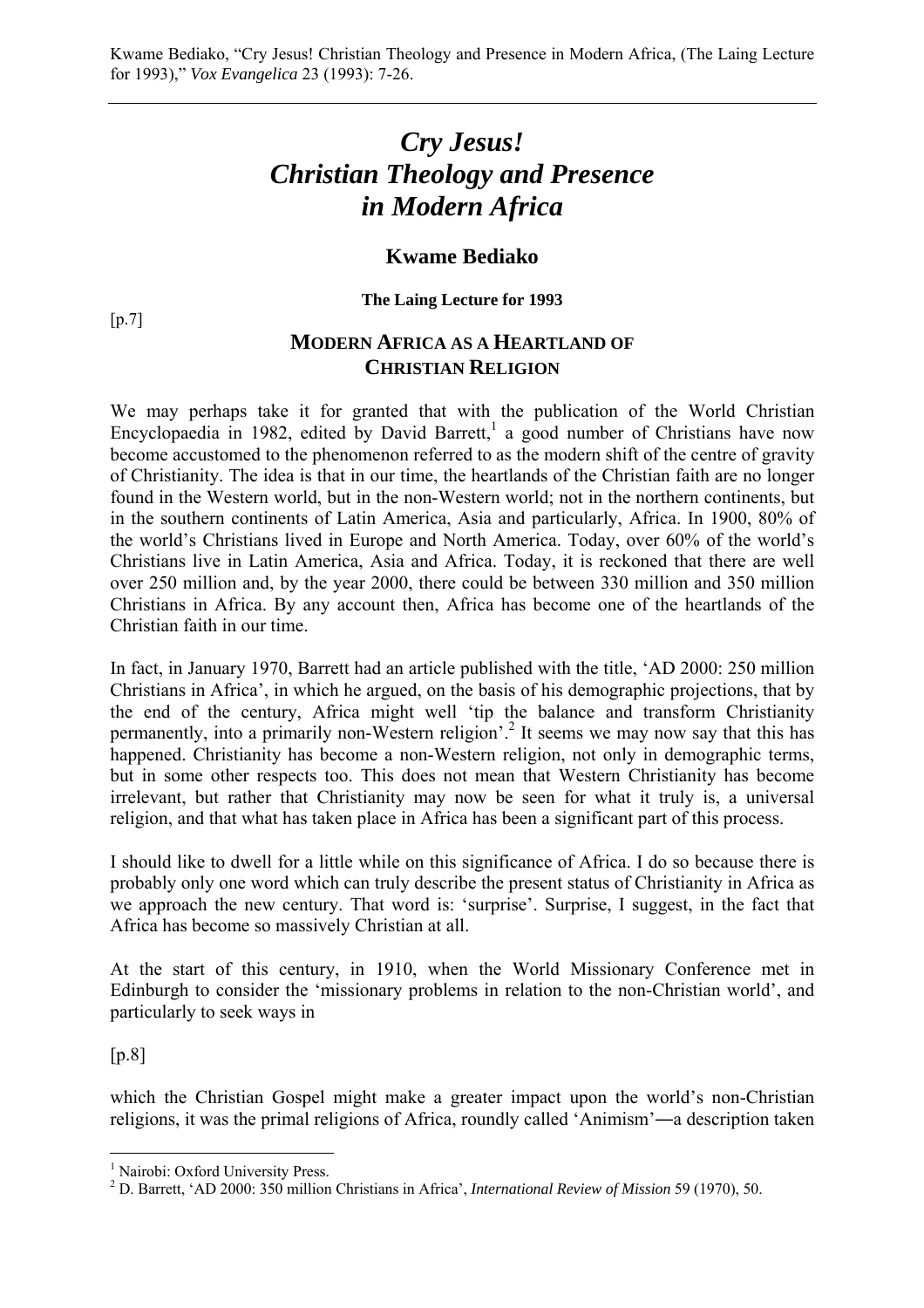from a man who was not particularly religious himself and who probably never met any of those to whose religion he gave the term―which caused the most concern. The general feeling was that there was 'practically no religious content in Animism', nor was there in it 'any preparation for Christianity'. In fact, the official report stated: 'If things continue as they are now tending, Africa may become a Mohammedan continent.' No one at that time could have foreseen the emergence of a vibrant Christian presence in Africa, let alone the emergence of a distinctively African experience of Jesus Christ.

## **CHRISTIAN AFRICA: THE SURPRISE-FACTOR IN THE MODERN MISSIONARY STORY**

There is a further twist to this surprise-element in modern Africa's Christian story. When the later important 'Africa' missionary conference met at Le Zoute, Belgium, in September 1926, then it appeared that the missionary movement was now reflecting on, and learning from, its African experience. In fact, the conference which was chaired by Scotsman Dr Donald Fraser, Secretary of the United Free Church of Scotland Foreign Mission Committee and former missionary in Nyasaland (Malawi), was convened precisely because there was a feeling that the Edinburgh 1910 conference had not given adequate attention to Africa. Unlike Edinburgh 1910, which had had no African participant, Le Zoute 1926, though attended by Western missionaries in the majority, nonetheless included African Christian leaders representing their churches and mission communities.

On the question whether there did exist any 'preparation for Christianity' in the African religious past, Le Zoute struck a quite different note from Edinburgh, by affirming that 'it has now become recognised that Africans have been prepared by previous experience for the reception of the Gospel and that their experience contains elements of high religious value'.<sup>3</sup> Perhaps more significantly, the conference also expressed unease regarding the calibre of the missionary personnel being sent to Africa, and their capacity for sustained impact. This led the conference to declare, as follows:

Surely the day has gone when the best men could be picked out for India and China and the rest sent to Africa, as if any man or woman were good enough for Africa. The time for amateurs has passed—if it ever existed. Nothing is too good for Africa.<sup>4</sup>

The Conference even passed resolutions on the subject, recommending to mission boards, committees and agencies that they 'provide full

#### [p.9]

 $\overline{a}$ 

opportunity and time to African missionaries, by means of recognised courses at home or on the field, to study native languages, customs and religion, that they may make an effective approach to the African mind'. $5$ 

Valuable and important as these declarations at Le Zoute were, they are not as central to the story of African Christianity in the 20th century as they may sound. By the early decades of

<sup>&</sup>lt;sup>3</sup> E.W. Smith (ed.), *The Christian Mission in Africa: A study based on the work of the international conference at Le Zoute, Belgium, September, 14-21*, 1926 (London: Edinburgh House Press, 1926), 16. 4

Smith, *The Christian Mission in Africa*, 46. 5

Smith, *The Christian Mission in Africa*, 46.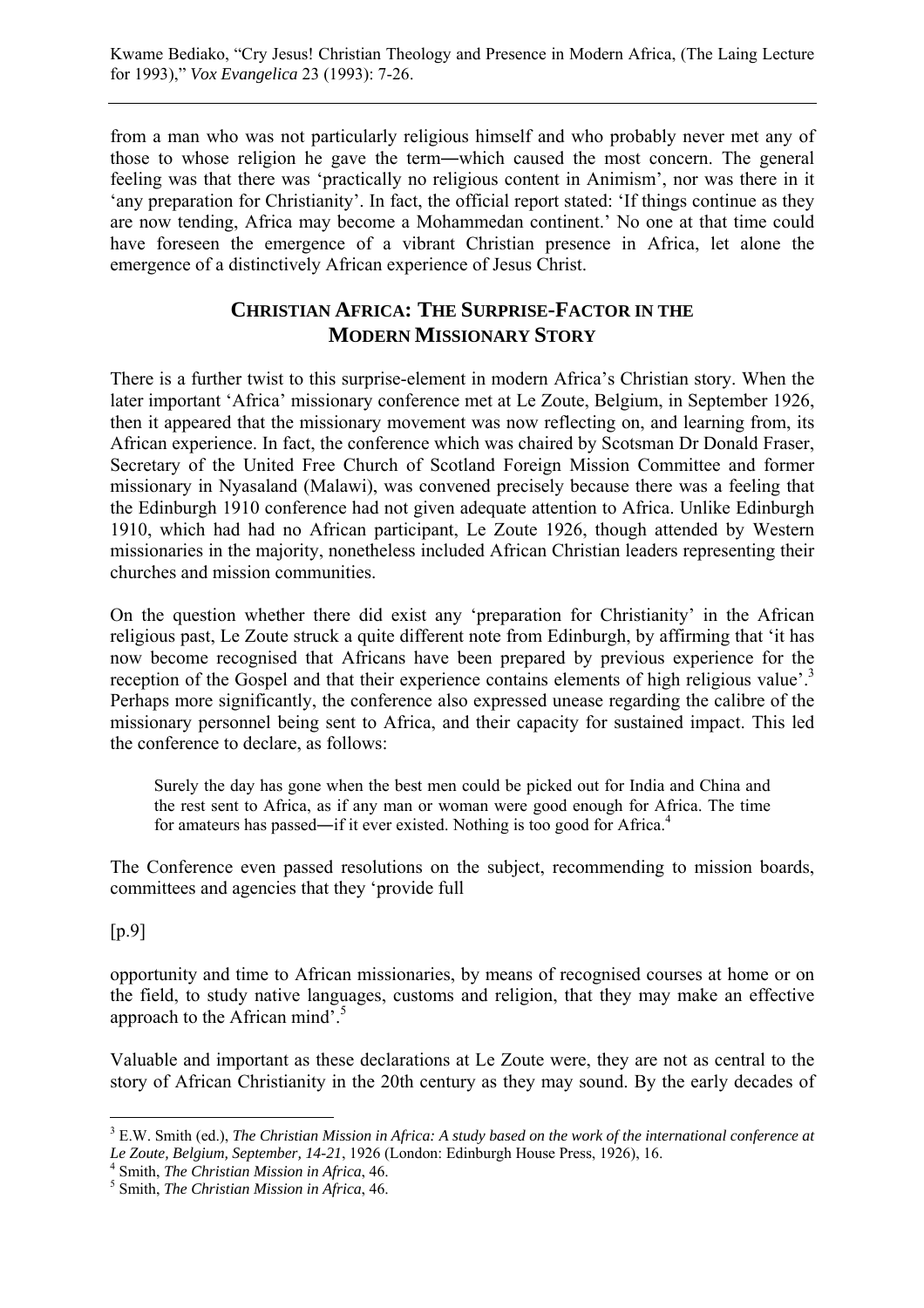the century, the missionary movement had unleased forces which would lead to a major Christian breakthrough on the continent, but it was a breakthrough which Western missionaries on the whole did not see because they did not expect it. Furthermore, the foundations for this breakthrough had been laid, in fact, by some of those 'amateurs', men of 'humble background and modest attainments'. These ones, as Andrew Walls has shown in a most illuminating study on the subject, 'would not have been considered for ordination at home' and yet 'in order to reach the mission field, or in order to be more effective there, set themselves to intellectual effort and acquired learning and skills far beyond anything which would have been required of them in their ordinary run of life'.<sup>6</sup> Such a one was Robert Moffat (of Bechuanaland) who had been an Englishman's gardener in Cheshire before he became 'one of God's gardeners', as Edwin Smith called him in his biography. When Moffat experienced a spiritual awakening as a result of his association with Methodists, and subsequently felt the, initial stirrings of a missionary vocation, his first thought was: 'I have never been to college; no missionary society will accept me.'

Another was Johannes Christaller (of the Gold Coast, now Ghana), son of a tailor and a baker's daughter; on returning to his native Germany after a distinguished missionary career, he would not be awarded an honorary doctorate by the Theology Faculty of Tübingen because he had no university degree. Yet this is the missionary of whose work Dr. Noel Smith wrote in his doctoral thesis for Edinburgh University:

Christaller's work achieved three things: it raised the Twi language to a literary level and provided the basis of all later work in the language; it gave the first real insight into Akan religious, social and moral ideas; and it welded the expression of Akan Christian worship to the native tongue.<sup>7</sup>

Scotland did better for Moffat; Edinburgh University awarded him a Doctor of Divinity!

There is therefore a further sense yet in which the emergence of Christian Africa in the 20th century was to be a surprise-story of the modern missionary movement. By its deep and early vernacular achievement, that is, relative to Europe's own missionary past, the modern missionary movement had actually ensured that Africans had

[p.10]

the means to make their own responses to the Christian message, and in terms of their own needs and categories of meaning. Already as from the late 19th and early 20th centuries, through a variety of factors, including frustration with European missionary paternalism and control, Africans had set about establishing what came to be called African Independent Churches (or African Instituted Churches, in some of the more recent literature). Many of the earlier investigations of this phenomenon tended to focus on the sociological and political causes which saw them essentially, if not even exclusively, as protest movements; rarely were religious and properly Christian factors taken seriously into account. Only later did it become more widely acknowledged that the Christian Gospel in Africa had in fact 'had a liberating effect, setting man free, free from fear, fear of witches and the power of darkness, but above

 $\overline{a}$ <sup>6</sup> A.F. Walls, 'The Missionary Vocation and the Ministry: The First Generation', M. Glasswell and E. Fashole-Luke (eds.), *New Testament Christianity for Africa and the World* (London: SPCK, 1974), 153.

<sup>&</sup>lt;sup>7</sup> N. Smith, *The History of the Presbyterian Church of Ghana, 1835-1960* (Accra: Ghana Universities Press, 1965), 55.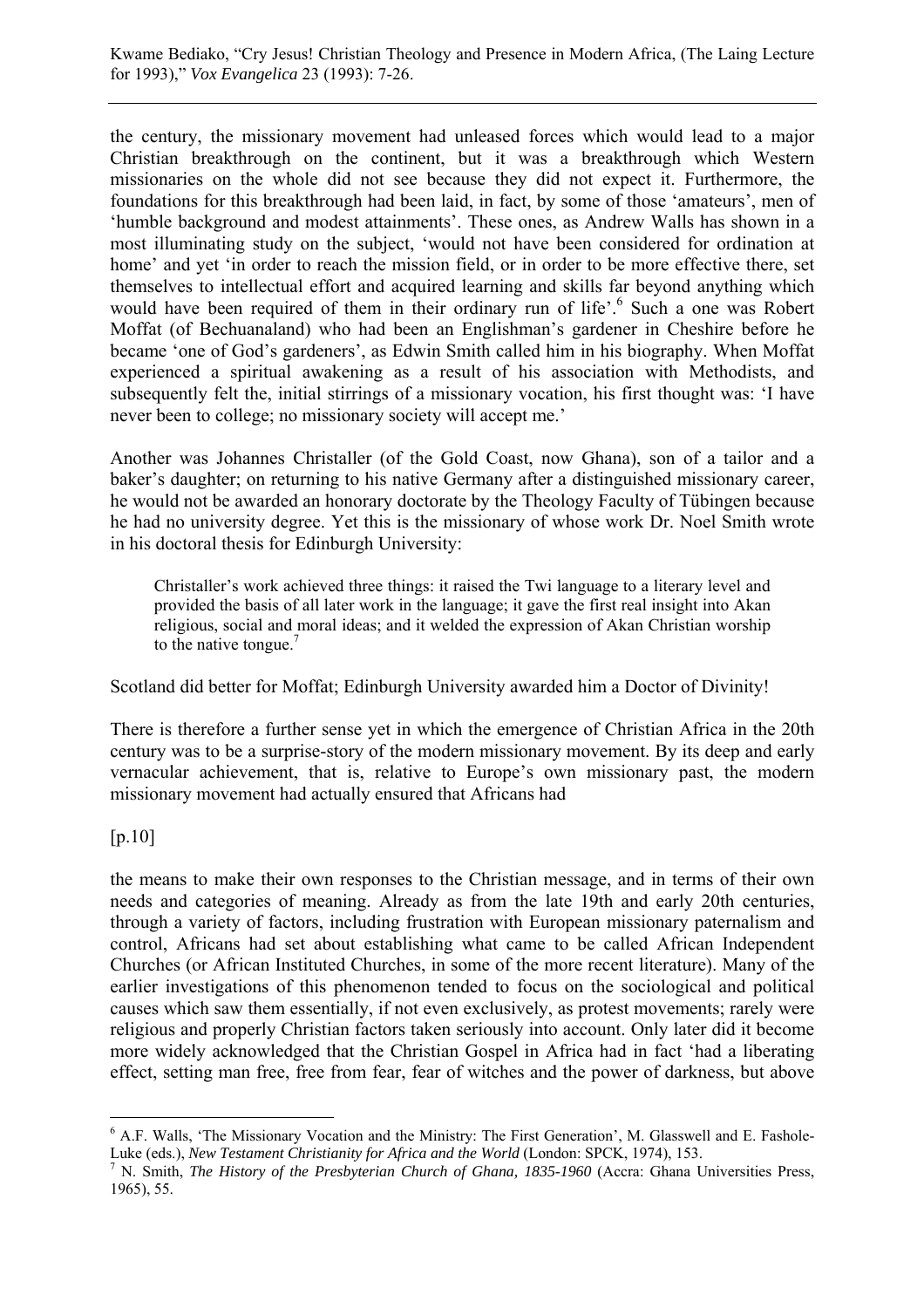all conferring a freedom from an inner dependence on European tokens of grace or favour, to aim for higher things and a finer sensitivity'.8

In that last statement I have quoted the words of one of the ablest and most sensitive of European interpreters of African Christianity, Swedish Lutheran Bishop Bengt Sundkler, in his book *Zulu Zion and some Swazi Zionists*. And part of the process which I am referring to as the eventual realisation of the surprise-element in the story of Christian Africa, I suggest, is reflected in the difference between his first pioneer study on the Independent Churches, *Bantu Prophets of South Africa* (1948)<sup>9</sup> and the later *Zulu Zion* (1976). Having concluded in the earlier book that these 'syncretistic sects', as he called them, were 'the bridge over which Africans are brought back to heathenism', he later acknowledged a mistake in his previous interpretation. In 1976 he wrote:

From the point of view of those involved, Zion was not turned to the past, but to the future and was their future.

I commend the study of the two books together to anyone interested in following up this subject.

We could consider the careers of William Wade Harris, John Swatson, Sampson Oppong, Joseph Babalola, Garrick Braide, in West Africa; of Joseph Kimbangu in Congo/Zaire; of Isaiah Shembe in Southern Africa, and several other dynamic African prophetic figures across the continent, a good number of whom were women. None of them were commissioned by a missionary society, yet their ministries contributed significantly to the growth of mission churches, and all appeared in the same general period when the Le Zoute conference was lamenting missionary failures. All of this is sufficient indication that the making of Christian Africa in the 20th century has been 'to a surprising extent the result of African initiatives'.<sup>10</sup>

As Andrew Walls has noted:

 $[p.11]$ 

 $\overline{a}$ 

There is something symbolic in the fact that the first church in tropical Africa in modern times was not a missionary creation at all. It arrived readymade, a body of people of African birth or descent who had come to faith in Christ as plantation slaves or as soldiers in the British army during the American War of Independence, or as farmers or squatters in Nova Scotia after it. $11$ 

This was the first church in Sierra Leone, arriving there in 1792, the year of William Carey's *Enquiry into the Obligation of Christians to use Means for the Conversion of the Heathens*, urging British Christians to do something about getting the Gospel to non-Christians elsewhere in the world. Carey looked forward to the emergence of theologians, great Christian thinkers, 'able divines' from among the 'heathens'. And yet the general expectation was that it was the non-Christian monotheists, Jews and Muslims, then the 'civilised pagans', Hindus and Buddhists, in that order, who would lead the way. As far as 'barbarous and uncivilised

<sup>&</sup>lt;sup>8</sup> B. Sundkler, *Zulu Zion and some Swazi Zionists* (London: Oxford Univeristy Press, 1976), 318f.<br><sup>9</sup> London: Oxford University Press

<sup>&</sup>lt;sup>9</sup> London: Oxford University Press.

<sup>&</sup>lt;sup>10</sup> A.F. Walls, 'The Significance of Christianity in Africa' (The St. Colm's Lecture, 1989, Edinburgh, unpublished), 5.

<sup>&</sup>lt;sup>11</sup> Walls, 'The Significance of Christianity in Africa', 5.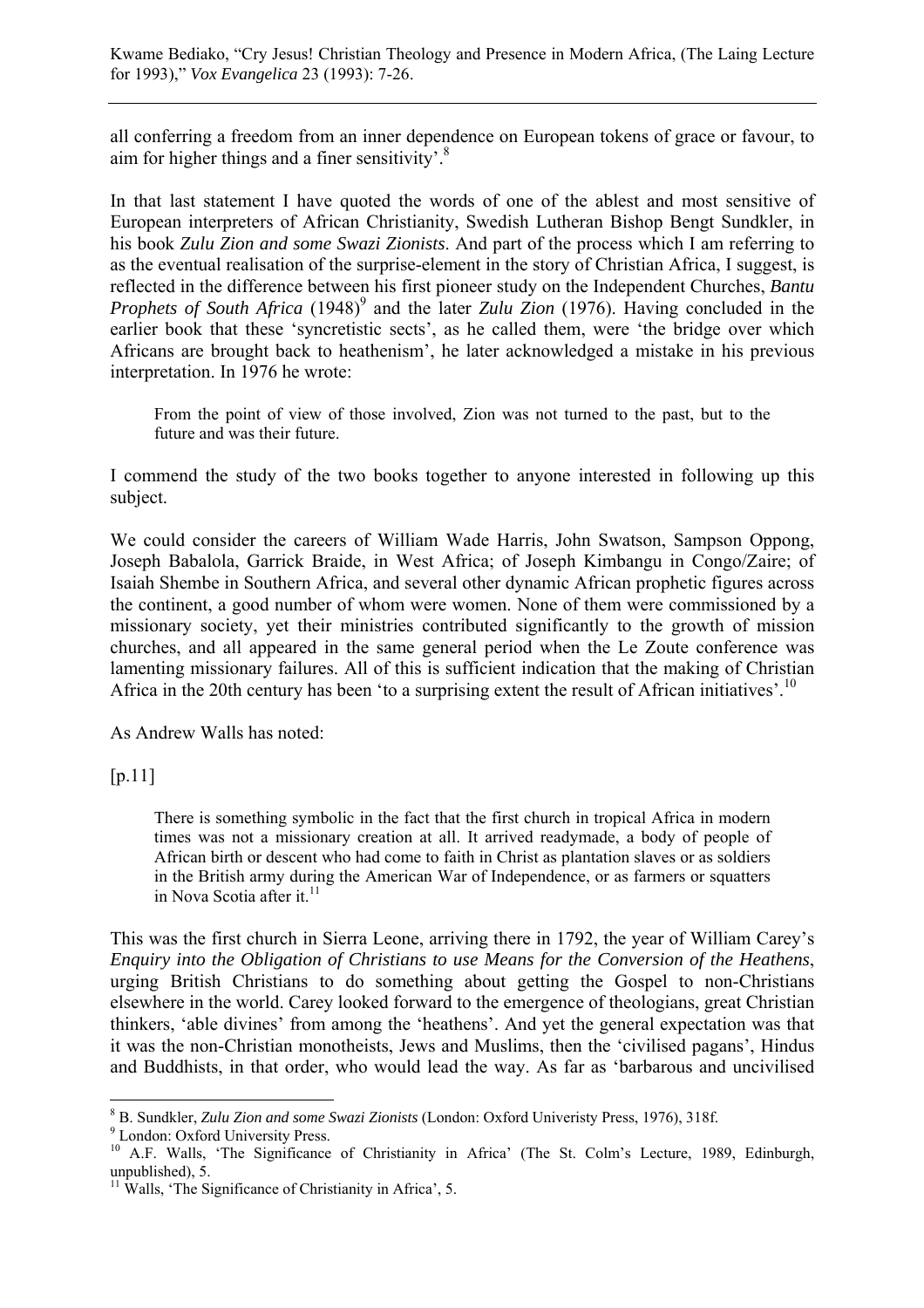heathens', that is, the Animists, were concerned, it was presumed they had more ground to cover. It was never conceived that heathen 'animistic' Africans would be among those who would make the most significant response to the Gospel message. The recognition that the forms of the religious life associated with animism, namely, the primal religions of the world, have in fact been the religious background of the majority of Christians everywhere, including the Christians of Europe, throughout Christian history, still lay in the future.<sup>12</sup>

# **AFRICA AND THE FUTURE OF CHRISTIANITY**

In our time, too, there has been much allusion to the marginalisation of Africa, following the end of the Cold War era, and in the expectation that Africa will hold a less strategic place in a world no longer dominated by the ideological rivalries between East and West, between capitalism and communism. However, it could be argued that in one particular respect, Africa will not be marginalised. That one area is the field of Christian theology and Christian religious scholarship generally.

I do not wish to make exaggerated claims for the African evidence; the present shift of the centre of gravity of Christianity to the non-Western world involves more than Africa. The whole of the non-Western world is important in the present phase of the cultural history of the Christian faith. Each context of the manifestation of Christianity in the non-Western world gives access to valuable insights and important lessons regarding Christian presence in the world, as 'Christian theology is taken into new areas of life, where Western theology has no answers, because it has no questions', as Andrew Walls has recently noted.<sup>13</sup>

However, it can be argued that the African Christian field, not least

 $[p.12]$ 

because of its surprise-element and its vibrancy, offers quite distinctive opportunities for fresh Christian theological reflection and for new understandings, for example, as to how the Gospel engages with culture. The essential point was made by Harold Turner in an article in a volume of essays in honour of the late Harry Sawyer of Fourah Bay College, Sierra Leone, and published as *New Testament Christianity for Africa and the World*. In his article, Turner sought to show that in all the regular religious disciplines—Biblical Studies, Christian History, Missiology and Ecumenics, Systematic Theology and Christian Ethics, as well as in the general phenomenology and history of religion―the African field threw new light on old issues, because it yielded *data* which were both vital and contemporary. Turner stated quite clearly the basis upon which he was commending the serious study of African Christianity, and I would like to quote him fully here:

Theology as a science depends upon access to its appropriate *data* in their most authentic and vital forms. If we regard the data of theology as being the revelations and acts of the Divine, the postbiblical and contemporary manifestations of these *data* will occur less vividly in a dispirited Western Church with declining numbers and morale. On the other hand, the *data* will be more evident and accessible in unsophisticated churches where the living God is taken seriously as present in the healing and conquering power of the Spirit,

 $\overline{a}$ 12 See H. W. Turner, 'The Primal Religions of the World and Their Study', *Victor Hayes (ed.), Australian Essays in World Religions* (Bedford Park, 1977), 27-37.<br><sup>13</sup> A.F. Walls, 'Structural Problems in Mission Studies', *International Bulletin of Missionary Research* 15, 4

<sup>(1991), 147</sup>f.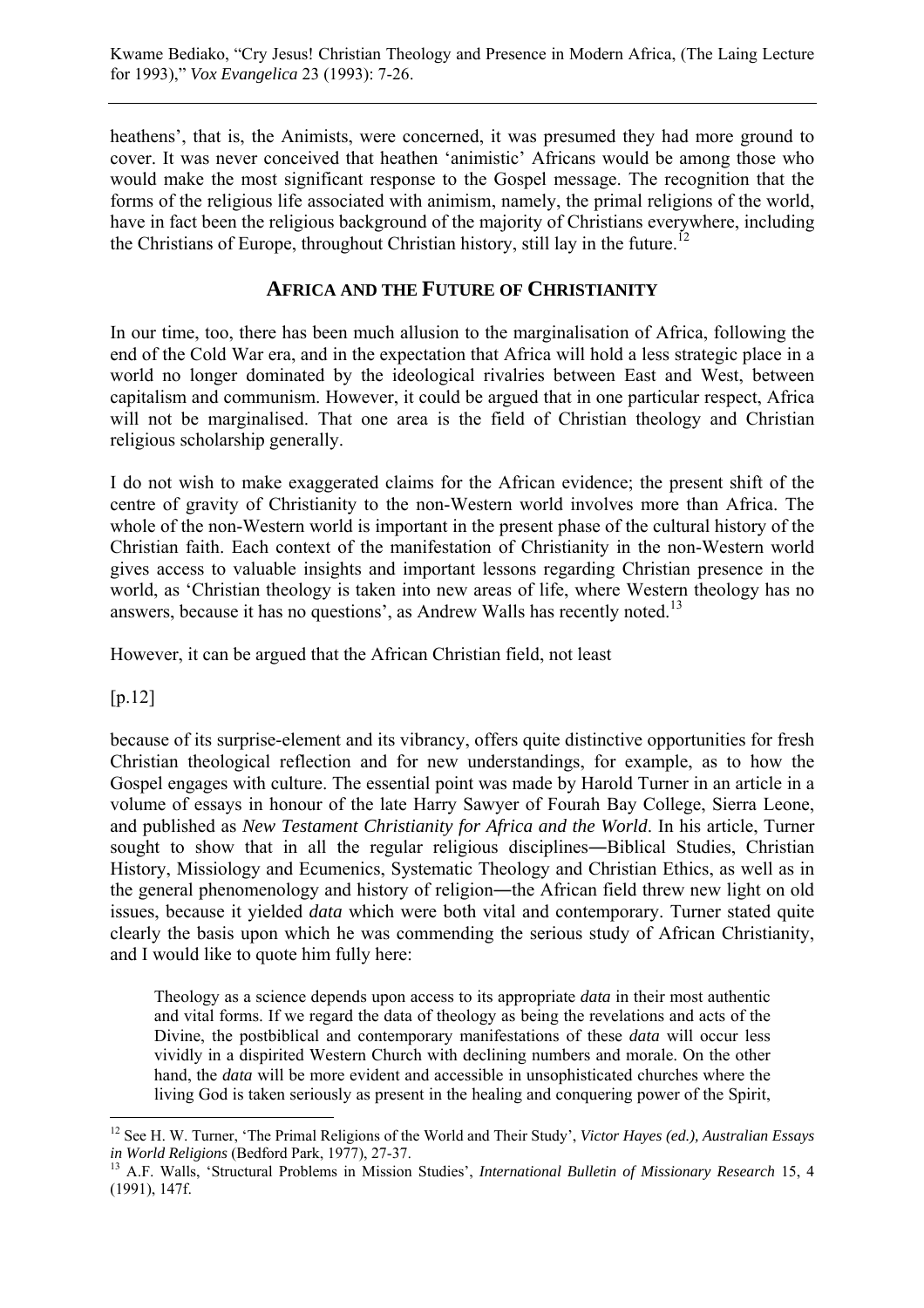with a gospel-generated growth and a spiritual creativity and confidence. Here at the growing edges of Christianity in its most dynamic forms, the theologian is encouraged to do scientific theology again, because he has a whole living range of contemporary data on which to work. It is not that these dynamic areas of the Christian world are free from imperfection; but being full of old and new heresies, they need theology and offer it an important task.<sup>14</sup>

I have quoted Turner at some length to show that he was neither uncritical nor naive regarding the African field he was commending; and I hope the same can be said about my own approach.

# **'JESUS OF THE DEEP FOREST': THEOLOGY FROM WHERE WE MUST LIVE**

It is not my intention to pursue the argument about Africa's significance beyond this point. Instead, what I propose to do is to present the evidence of a theological articulation within Ghanaian Christianity (though I believe it exists elsewhere in Africa also), one which is rarely mentioned in the usual discussions about African theology, but which I consider important for our understanding of what has happened and is

 $[p.13]$ 

 $\overline{a}$ 

happening in the life of many Christian communities in Africa. It is the kind of evidence which helps to show how one is able to speak of the Christian faith itself as having become a non-Western religion. It is the evidence of what I call a 'grassroots' theology; some will call it an oral theology, or even, a spontaneous or 'implicit theology'.15

Yet it is in its own way, also a reflective theology. So here we go:

Jesus is the grinding stone on which we sharpen our cutlasses, before we perform manly deeds. We have risen at dawn to take up our weapons of war, and join the battle. *Nkrante brafo*, You are the Sword Carrier *Okatakyi Birempon*: Hero Incomparable by the time we reach the edge of the battle the war has already ended. We turn back, singing praises.

If you go with Jesus to war, no need for a sword or gun. The word of his mouth is the weapon which makes enemies turn and run.

If we walk with Him and we meet with trouble we are not afraid.

<sup>&</sup>lt;sup>14</sup> H.W. Turner, 'The Contribution of Studies on Religion in Africa to Western Religious Studies', M. Glasswell and E. Fashole-Luke (eds.), *New Testament Christianity for Africa and the World* (London: SPCK, 1974), 177f <sup>15</sup> A. Hastings, *African Christianity: An Essay in Interpretation* (London: Geoffrey Chapman, 1976), 54.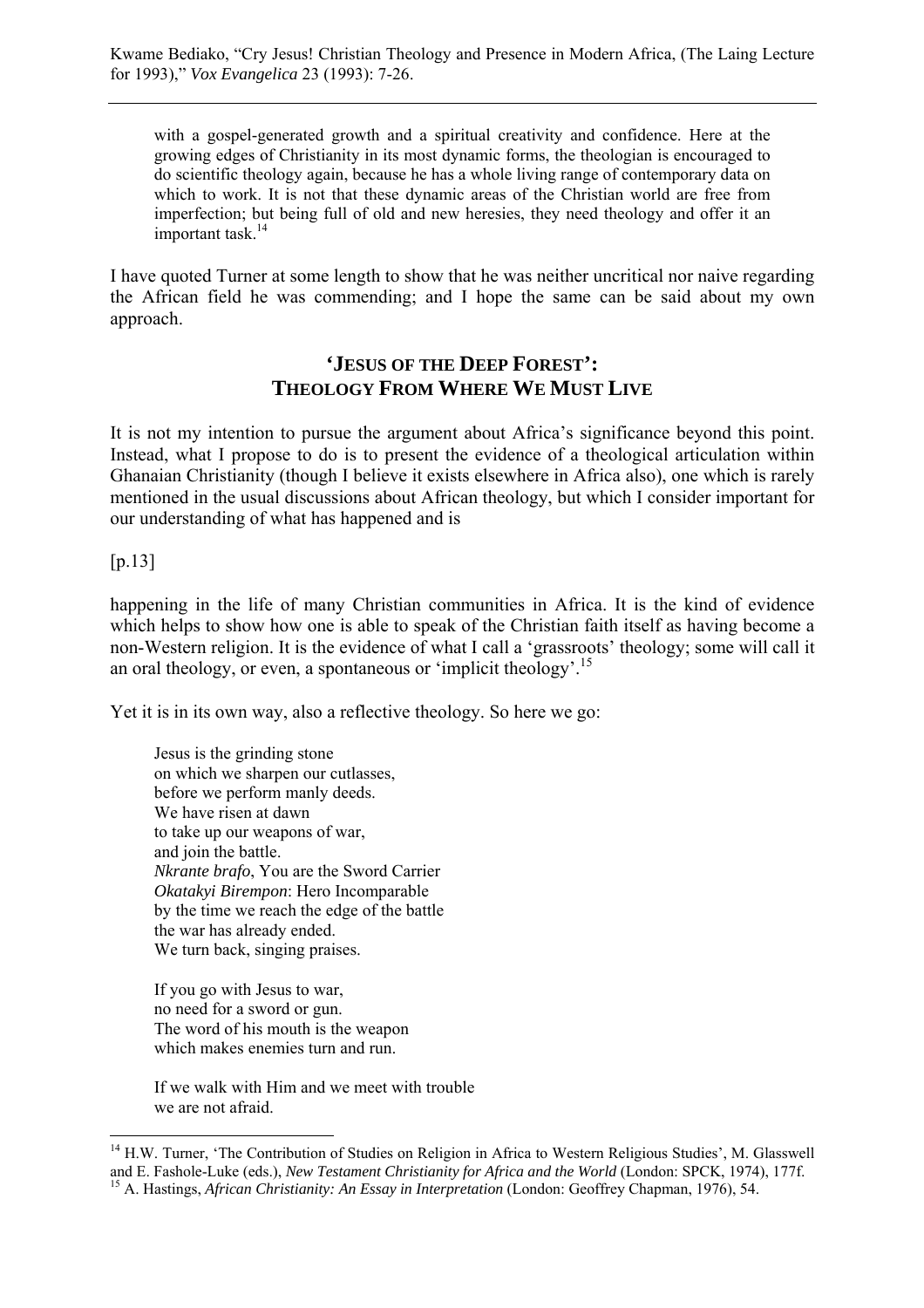Should the devil himself become a lion and chase us as his prey, we shall have no fear Lamb of God! Satan says he is a wolf― Jesus stretches forth his hand, and look: Satan is a mouse! Holy One! $16$ 

So runs a portion of the spontaneous adoration of Jesus by an illiterate Ghanaian Christian woman, Christina Afua Gyan, better known as Afua Kuma, a native of the forest town of Obo-Kwahu on the Kwahu mountain ridge in the Eastern Region of Ghana. There she lived, farmed and also practised as a traditional midwife. Her prayers and praises of Jesus are, of course, in her mother-tongue, the Akan language. But they have been faithfully translated into English by Fr. Jon Kirby, to give the reader a good indication of their depth of Christian experience conveyed in the thought-forms and categories of the Akan world view in her rural setting.

Since these texts were first published in 1981, the Akan version;

[p.14]

 $\overline{a}$ 

*Kwaebirentuw ase Iesu*, has been regularly sold out, far ahead of the English translation, *Jesus of the Deep Forest*. It is obvious that the publication of these Christian prayers and praises of an illiterate woman reflecting an Akan experience of life in Christ, has had an impact among literate Ghanaian Christians.

So, what is this illiterate Christian woman's place in African theology? Here, I believe, is an illustration of that spirituality which gives a clue to the vibrant Christian presence that we know of, and which forms the true basis of African theology; and which also provides clear evidence that Christianity in Africa is a truly African experience. As Adrian Hastings once noted:

It is in the experience of vernacular prayer, both public and private, both formal and informal and in the spirituality which grows up from such experience that the true roots for an authentic African Christianity will most surely be found.<sup>17</sup>

For this is theology which comes from where faith lives and must live continually, in the conditions of life of the community of faith, the theology of the living Church, reflecting faith in the living Lord as present reality in daily life.

What is also immediately striking about Madam Afua Kuma's prayers and praises is how intensely they reflect a well-known and important feature of African primal religion, namely, a keen sense of nature, almost a 'fellow-feeling with nature', as Professor Kwesi Dickson of Ghana has called it. While acknowledging that 'this fellow-felling is of course much less in evidence in the urban areas of Africa than in the rural', Dickson still comments:

<sup>16</sup> *Jesus of the Deep Forest: Prayers and Praises of Afua Kuma* (Accra: Asewmpa Publishers, 1981; English translation of original Twi texts), 17f.

<sup>17</sup> Hastings, *African Christianity: An Essay in Interpetation*, 49.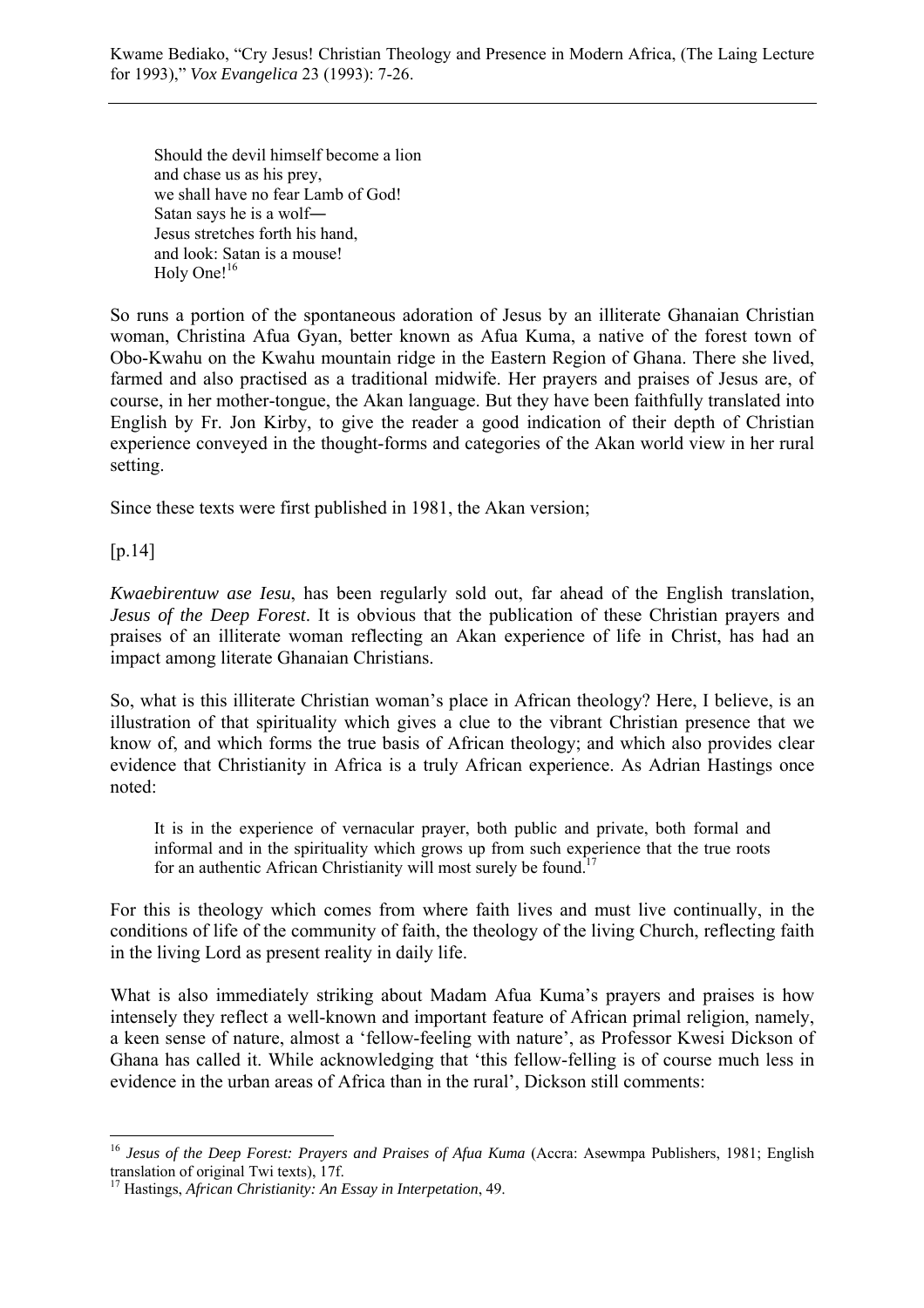Generally speaking... the environment has a special meaning for the African; he loves the environment, he fears it, and he senses something mysterious about it. The elements, plants and animals, the land and all that is within and on it-these play a vital role in the African's apprehension of reality.<sup>18</sup>

In this setting of ubiquitous forces and mysterious powers, the Christian who has understood that Jesus Christ is a living reality, can be at home, assured in the faith that Jesus alone is Lord, Protector, Provider and Enabler. In the struggles and battles of life, the Christian discovers that Jesus goes ahead, and that, as *Okatakyi Birempon*, he alone is capable of fighting, conquering, and leading his people in triumph. Satan may transform himself into a lion (*gyata*), or may equally become a wolf (*pataku*). These are no idle metaphors; in the world where 'the unseen powers are held to be active also in the natural order', <sup>19</sup> a hunter or a farmer attacked by a wild beast may well consider that some spiritual agency or other is at work. And the Christian who has become conscious of spiritual warfare through reading the New Testament (e.g. Eph.

 $[p.15]$ 

6:10-20), needs no further demonstration of demonic activity. Jesus alone, the Holy One, is able to overcome the evil one, reducing him to a 'mouse', so that 'we shall have no fear'.

Jesus blockades the road of death with wisdom and power. He, the sharpest of all great swords has made the forest safe for the hunters. The *mmoatia* he has cut to pieces; he has caught *Sasabonsam* and twisted off its head.<sup>20</sup>

Mmoatia are supposed to be mysterious creatures with superhuman powers, and dwelling deep in the forest; they are believed to be tiny, with feet that point backwards; suspending themselves from trees, they wait for the unwary hunter in the pitch darkness of the night. At their head, as their head-spirit, is Sasabonsam with bloodshot eyes. His name has found its way in Akan Christian vocabulary to designate the devil. In the intensely concrete language of the Akan, 'Jesus has twisted off its head'.

He is the Hunter gone to the deep forest Sasabonsam, the evil spirit has troubled hunters for many years. They ran in fear, leaving their guns behind. Jesus has found those same guns, and brought them to the hunters to go and kill the elephant. Truly Jesus is a Man among men, the most stalwart of men He stands firm as a rock. $21$ 

 $\overline{a}$ <sup>18</sup> K. Dickson, *Theology in Africa* (London: Darton, Longman & Todd, 1984), 48f.<br><sup>19</sup> Dickson, *Theology in Africa*, 49.<br><sup>20</sup> *Jesus of the Deep Forest*, 19.<br><sup>21</sup> Ibid., 19.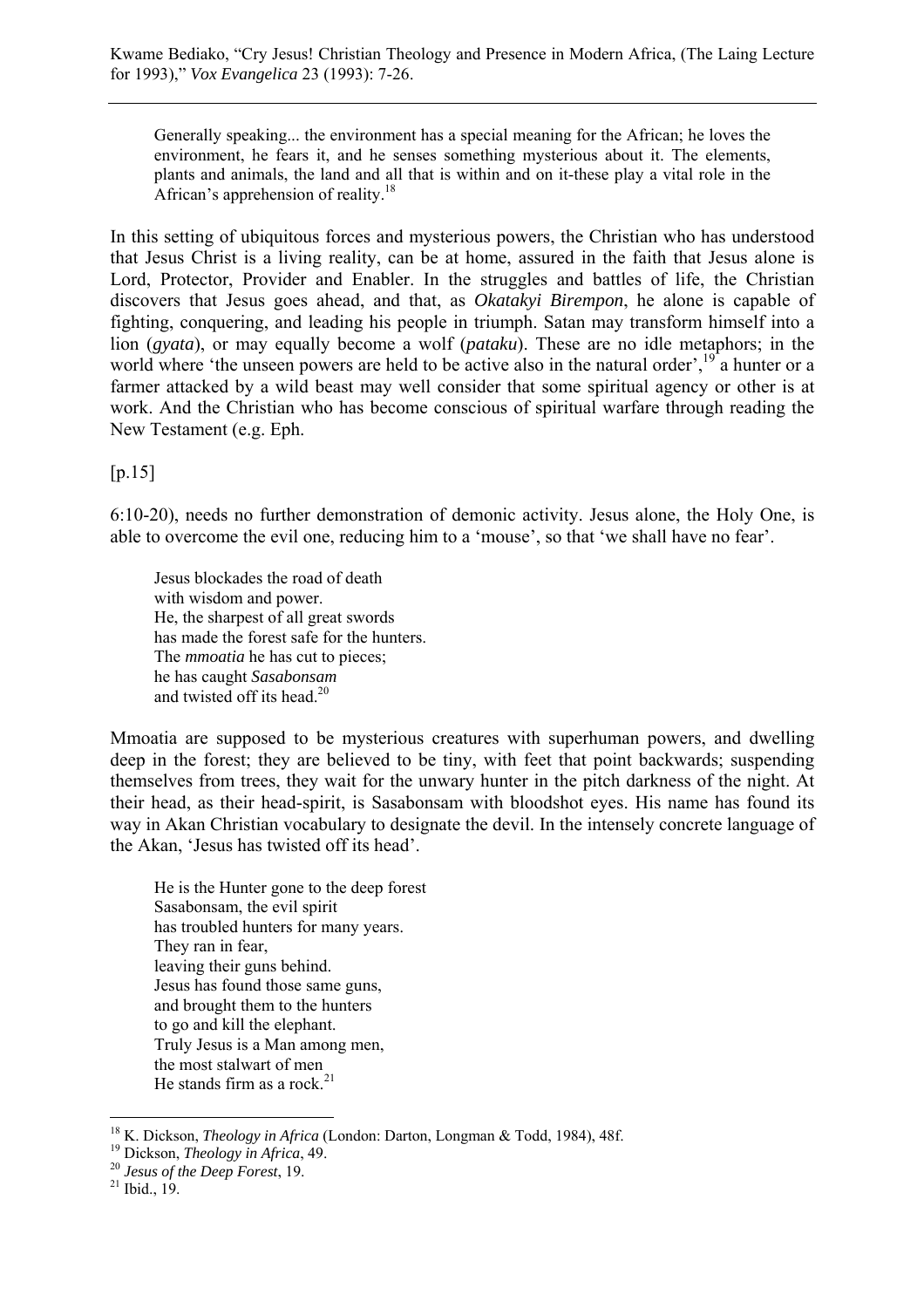In this remarkable association of ideas, the one who has made the forest safe for the hunters is himself seen to have become a Hunter too, in order to deliver his fellows; and in this striking association of images, the Incarnation and the victory of the Cross are brought together and made meaningful in the defeat of the terrors of the African world, in both the invisible realm of *Sasabonsam* and his *mmoatia*, and in the visible realm of wild creatures like the elephant which, in rural Ghana can suddenly attack a village and take away a child.

But this celebration of Jesus knows also a sense of history: '*Sasabonsam* the evil spirit has troubled hunters for many years.' But Jesus has now appeared, and is acknowledged where he was not known previously; and his defeat of *Sasabonsam*, while it is a living and abiding reality, nevertheless was a definite event in the past, but which now lives on in the local memory. So intense is this new consciousness of God in

[p.16]

Jesus Christ that it makes all previous knowledge of God pale into insignificance:

Our ancestors did not know *Onyankopon*, the Great God they served lesser gods and spirits and became tired. But as for us, we have seen holy men and prophets. We have gone to tell the angels how Jehovah helped us reach this place. Jehovah has helped us come this far; With gratitude we come before Jesus, the One who gives everlasting life. $^{22}$ 

Jesus Christ, in bestowing everlasting life and this new knowledge of God, has also inaugurated a new era and constituted a new people, his people, bringing them into his Jerusalem, into his Zion, a Zion which is near at hand, and a place of security:

The mountains of Jerusalem surround us We are in the midst of the mountains of Zion. Satan, your bullets can't touch us. If Satan says he will rise up against us we are still the people of Jesus. If Satan troubles us, Jesus Christ, You who are the Lion of the grasslands, You whose claws are sharp, will tear out his entrails and leave them on the ground for the flies to eat.<sup>23</sup>

But the 'Jesus of the deep forest' is also the Jesus of the Gospels, the miracle-worker who does the impossible, who triumphs over the obstacles of nature, who provides food for the hungry and water for the thirsty, who delivers from all manner of ailments, and who bestows the wholeness of salvation.

Wonderworker, you are the one

 $22$  Ibid., 30.

<sup>23</sup> Ibid., 46.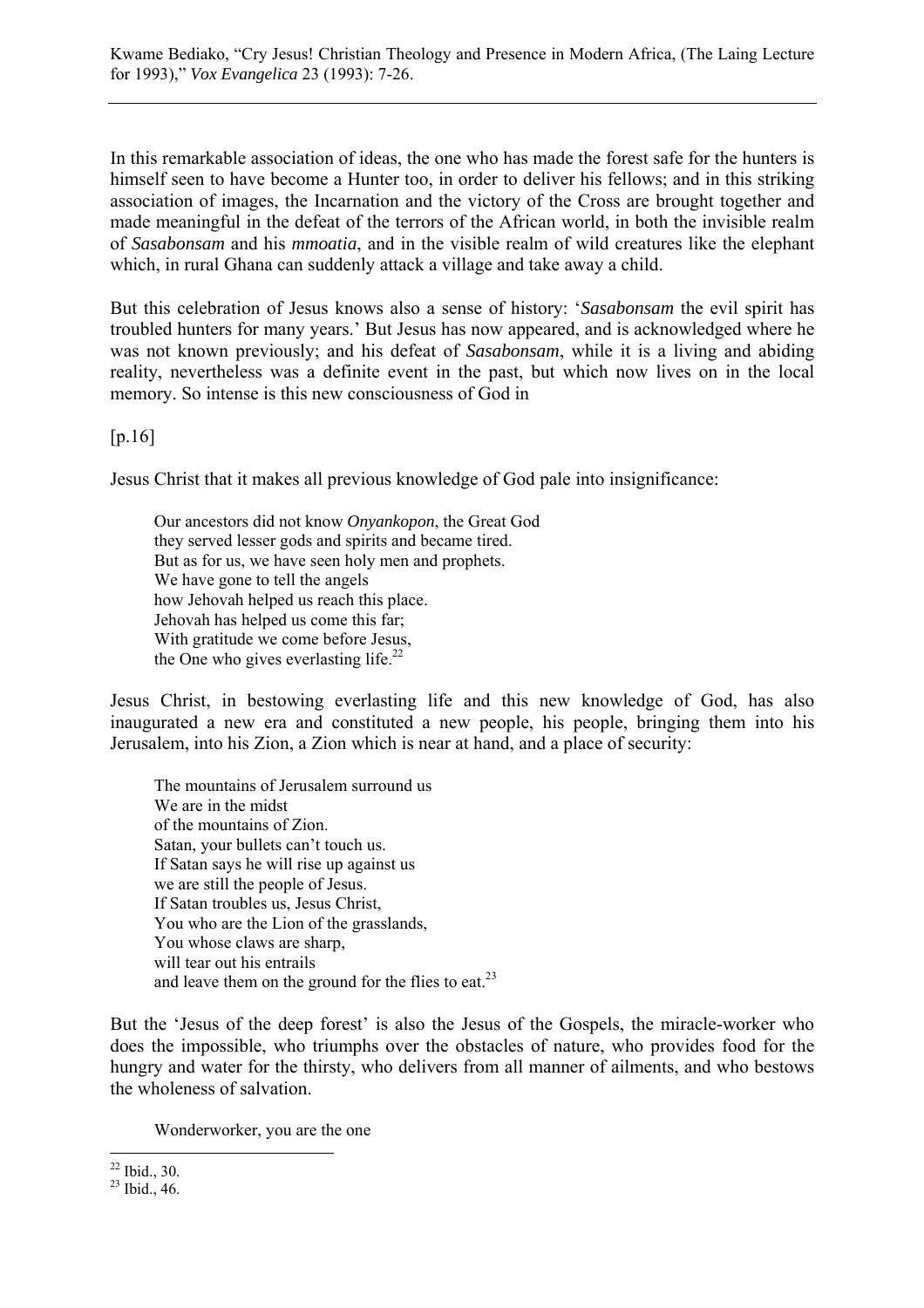who has carried water in a basket and put it by the road side for the travellers to drink for three days. You use the basket to carry water to the desert, then you throw in your net and bring forth fish! You use the net to fetch water and put it into a basket. We ride in canoes on the water's surface and catch our fish!

What is impossible for us is possible with him:

You weave the streams like plaited hair; with fountains you tie a knot. $24$ 

[p.17]

Magician who walks on the sea: He arrives at the middle, plunges His hand into the deep and takes out a whale!<sup>25</sup>

Jesus reverses the terrors that threaten our lives; above all, the terror of death, 'so that we may be happy':

*Tutugyagu*: the Fearless One [lit. unafraid of fire, firekiller] You have pulled the teeth of the viper, and there it lies immovable as a fallen tree, on which children play! *Adubasapon*: Strong-armed One [lit. ten arms rolled into one] You are the one who has tied death to a tree So that we may be happy. Just as you have done in the days of old today you continue to work your wonders!<sup>26</sup>

So the Jesus of the Gospel stories continues to manifest himself today, disclosing his power in the midst of the threatening conditions of existence, the images that describe these reversals taking on, sometimes, an uncannily startling quality:

You have put eggs at the lair of the egg-eating snake. We went to look and the snake was lying dead! You have left small chicks at the hawk's nest And the hawk has fled, leaving the chicks behind. $27$ 

This all-powerful Jesus who engages in marvellous deeds is also:

Jesus, Saviour of the poor, who brightens our faces! *Damfo-Adu* [lit. Great Friend, Dependable Friend] we rely on you as the tongue relies on the mouth.<sup>28</sup>

 $^{24}$  Ibid., 5.

 $^{25}$  Ibid., 6.

 $\frac{26}{27}$  Ibid., 7.

 $^{27}$  Ibid., 7.

 $^{28}$  Ibid., 5.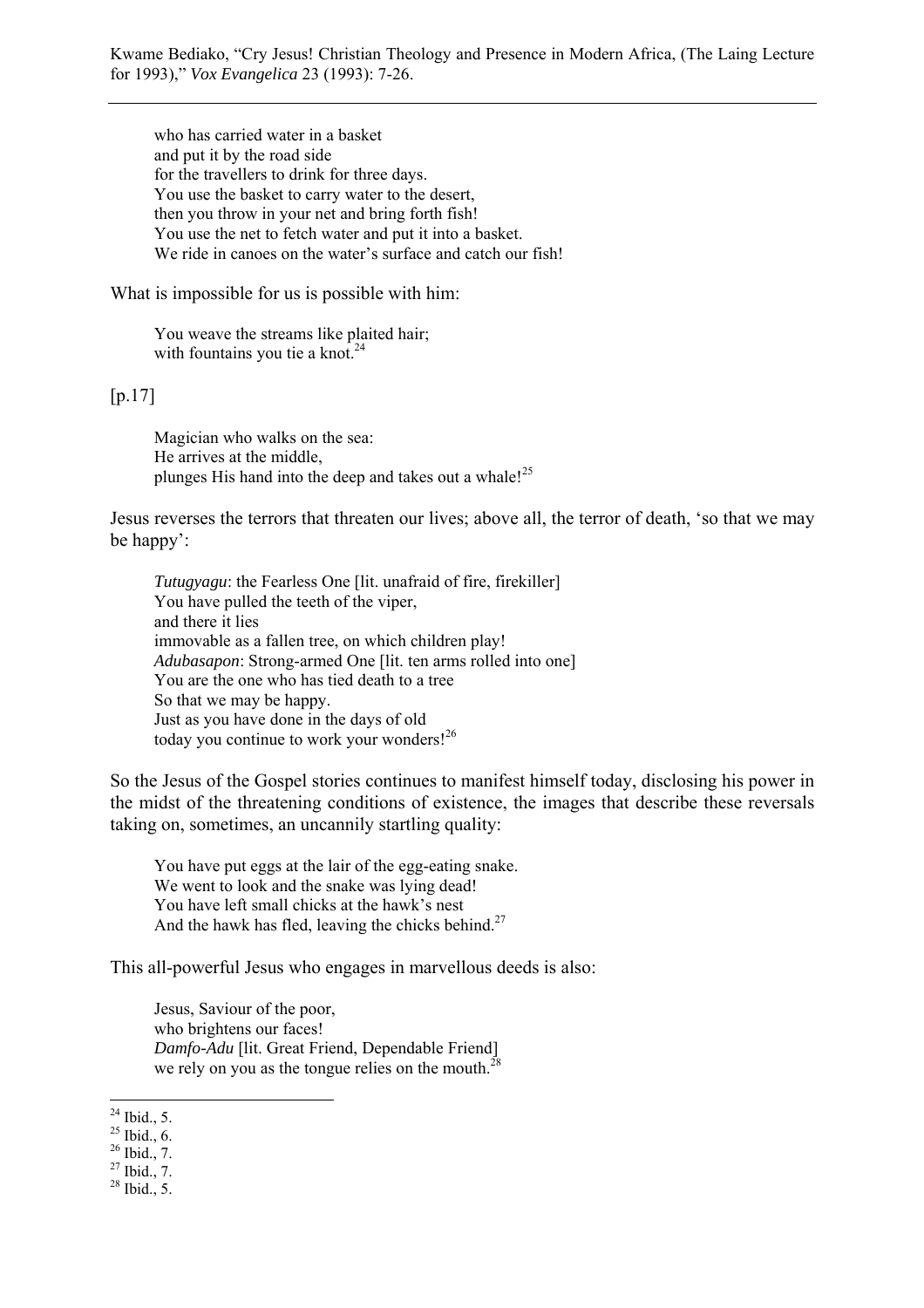As dependable friend, Jesus ensures our wholesome growth:

The Great Rock we hide behind; the great forest canopy that gives cool shade; the Big Tree which lifts its vines to peep at the heavens, the magnificent Tree whose dripping leaves encourage the luxuriant growth below.<sup>29</sup>

Afua Kuma, as a midwife in rural Ghana, must have experienced the presence and power of Jesus in the course of the delivery of many babies:

When you heed the things of God, you need not wear an amulet to make your marriage fruitful. A woman is struggling with a difficult labour,

#### [p.18]

and suddenly all is well. The child, placenta and all, comes forth without an operation. He is the Great Doctor.<sup>30</sup>

Jesus provides sustenance and meets the physical needs of his people; the provision that Jesus gives is depicted in a most delightful image, as an invitation to share in his resources:

You have spread your cloth on the sea to dry; a cloth for us to wear. $31$ 

And, as if an echo of the post-resurrection breakfast by Lake Tiberias in John 21:

You boiled your food in the stream and when it was cooked you poured some out for us to eat. You use a needle to dig a wild yam. You feed the army of the land for three days, and still some is left over.<sup>32</sup>

And the Jesus who provides so lavishly is also the one who breaks down barriers between people, transforming 'enemies' into brothers and sisters, as he gives freely to all:

The famine has become severe, let us go and tell Jesus! He is the one who, when He raises His hands,

 $^{29}$  Ibid., 5.

 $30$  Ibid., 14.

 $31$  Ibid., 15.

 $32$  Ibid., 15.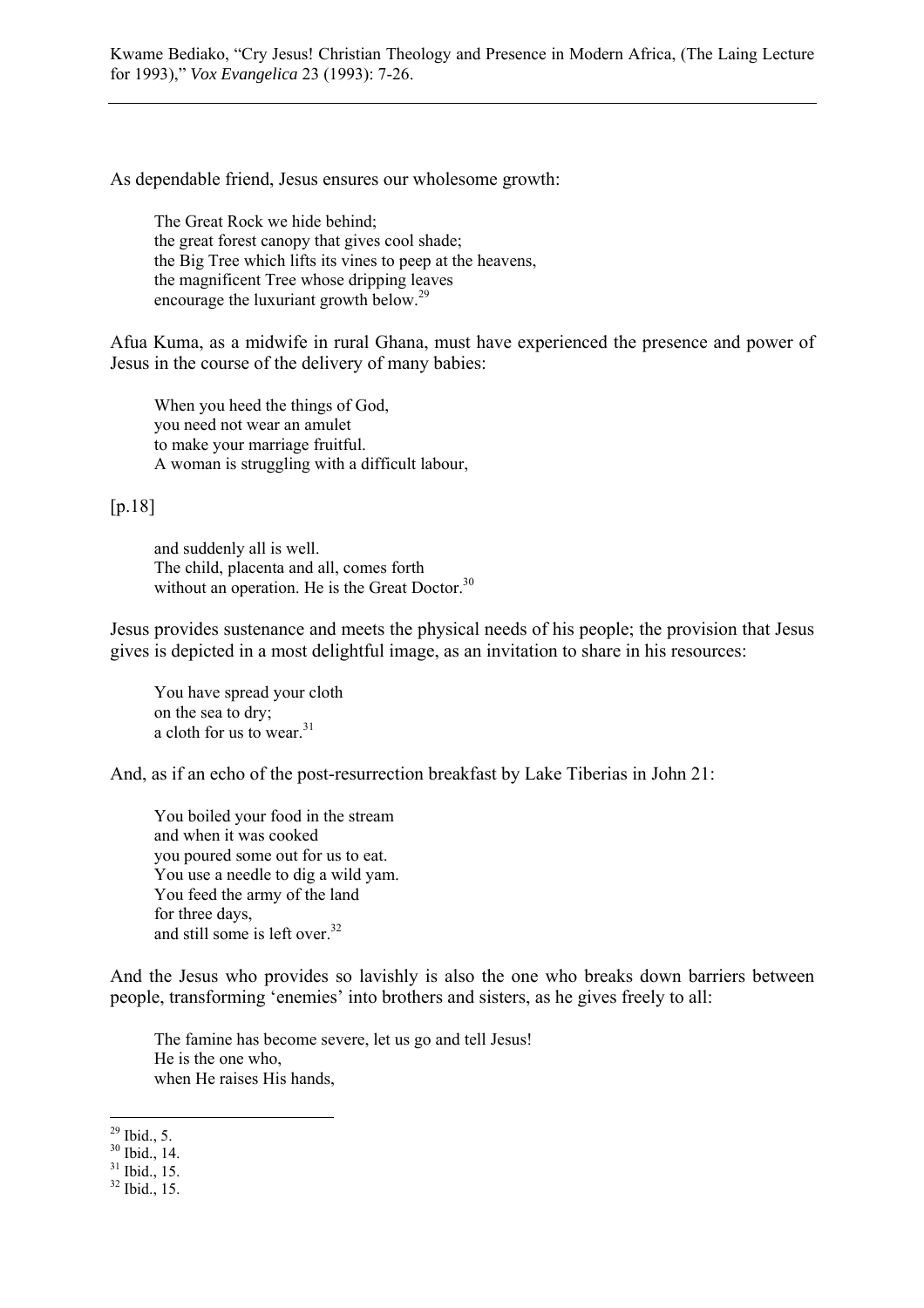gives even our enemies their share, and our brothers bring head-pans to carry the food away.<sup>33</sup>

So, he is the Lord and Saviour of all the nations, even though this truth is expressed in details relating to the landscape of the Kwahu mountain ridge of eastern Ghana:

O great and powerful Jesus, incomparable Diviner, the sun and moon are Your *batakari* [robe] it sparkles like the morning star. *Sekyere Buruku*, the tall mountain, all the nations see Your glory. $34$ 

*Sekyere Buruku* recalls a local deity associated with a prominent rocky hill in the Kwahu region. Most mornings from the town of Abetifi, the

[p.19]

highest inhabited point in Ghana, it can be seen, erect and stately above the clouds on the mountain ridge; and here, from the 'power' of a local deity, we make an easy transition to the glory and power of the true Lord of the land, who has come into his realm.

*Amansanhene*: King of the nations He who brings nations together milk and honey flow in His veins.<sup>35</sup>

And all classes and groups of people find their longings met in him:

Children rush to meet Him crowds of young people rush about to make Him welcome. Chief of young women: they have strung a necklace of gold nuggets and beads and hung it around Your neck so we go before You, shouting Your praises, *ose, ose*, Chief of young men: they are covered with precious beads and gold pendants worn by princes. They follow You, playing musical instruments. Chief of all strong men: *Owesekramofohene* [lit. king of the valiant] You have placed Your royal sword in our right hand and the flag of victory in our left hand while we lead You firing canons. Chief of all chiefs he says the chiefs are the wise men of the land and let his judgment stand. The one who lays his worries there

<sup>33</sup> Ibid., 39.

 $34$  Ibid., 6.

 $35$  Ibid., 23.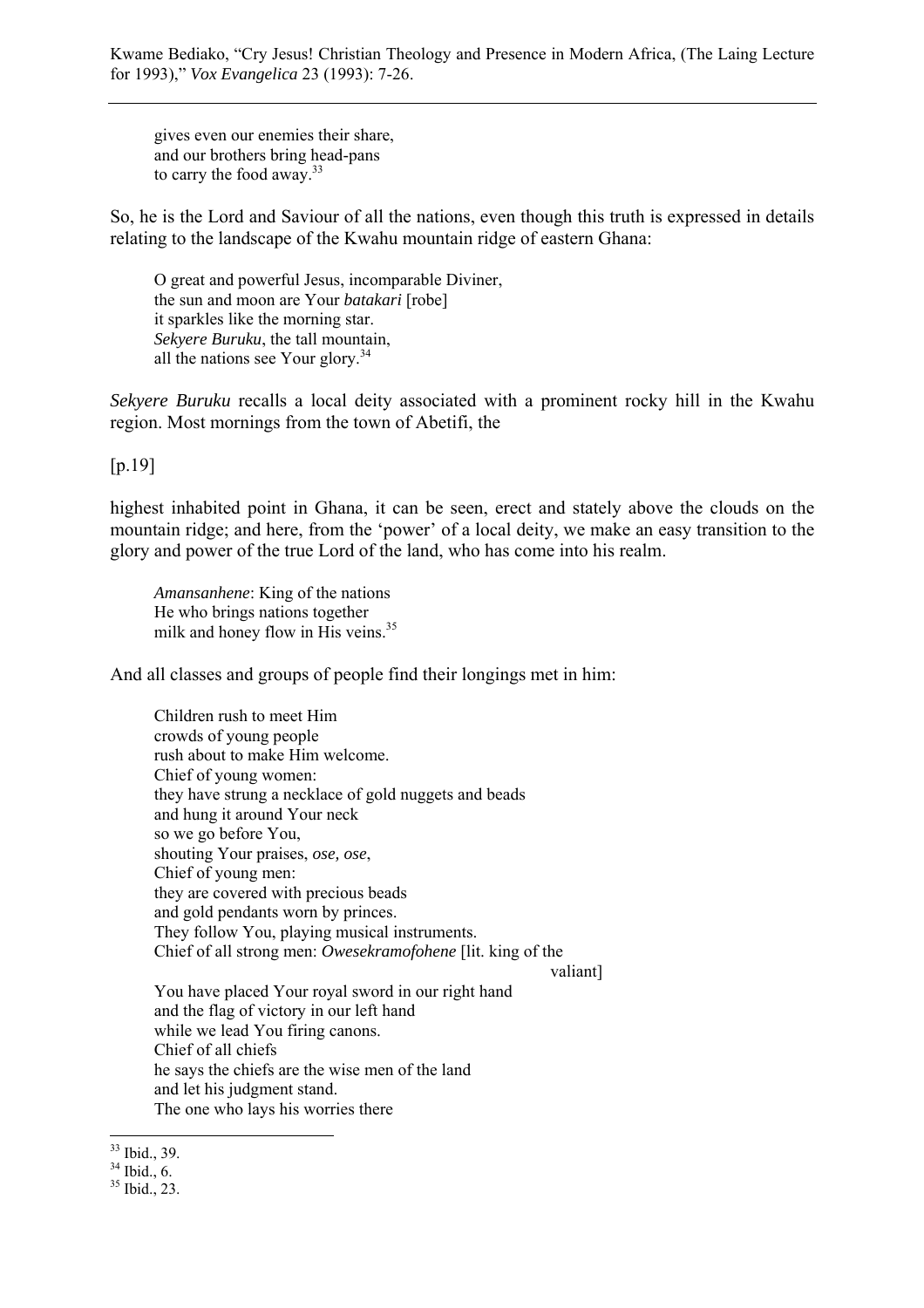and says, 'Lord, judge for me' is the only one that God can help; God's wisdom sets him free.<sup>36</sup>

In this text we have a picture of the Akan king, who, in traditional society, sits on the throne of the ancestors, receiving the homage of all his subjects at a high point of the year, as at the annual New Year Odwira Festival. But here the King is Jesus, the Chief of all chiefs. And yet the social and political relationships which sustain the community are not taken away, for the regular chiefs are in place―the 'wise men of the land'―and they give judgment; but their verdict is his judgment; for now the chief sits not on the throne of the ancestors to give judgment in their name; Jesus Himself is King and from the unseen realm, it is God's word and God's wisdom that set the accused free.

It is not surprising, therefore, that in these prayers and praises of

[p.20]

Jesus, all his honorific titles are such as were and are traditionally ascribed to the human sacral ruler: *Tutugyagu*―the Intrepid One; *Okokoduruf*―the Valiant One; *Okokurokohene*―Powerful Chief, Supreme King. Names like *Gyasehene* (Head of the Treasury) and *Adontenhene* (Field Marshall) are actually present-day royal titles for divisional kings under the great king (*Omanhene*). By giving such ancestral and royal titles to Jesus, these prayers and praises indicate how deeply Madam Afua Kuma has apprehended the allpervasive Lordship of Jesus, both in the ancestral realm of spirit power, and in the realm of the living community under the reigning kings. It is also a measure of how close the biblical world is felt to be to the African world, that biblical realities sometimes take on an immediacy which is quite remarkable:

Jesus! we have taken You out and nailed You to a cross. On a cross we have nailed You. The cross is Your fishing net; You cast it in the stream and catch men. The cross is the bridge we cross over to search for the well of His blood. The blood-pool is there.

If it were not for the cross we would never have the chance to wash in that blood; the cross is the Christian's precious inheritance; it brings us to eternal life. $3<sup>7</sup>$ 

And so the powers of the biblical world can also be experienced here and now, in the uncertainties of modern African politics:

If you are in trouble with the government you go and tell Jesus. When you reach the court they will say

 $\overline{a}$  $36$  Ibid., 23-25.

<sup>37</sup> Ibid., 35f.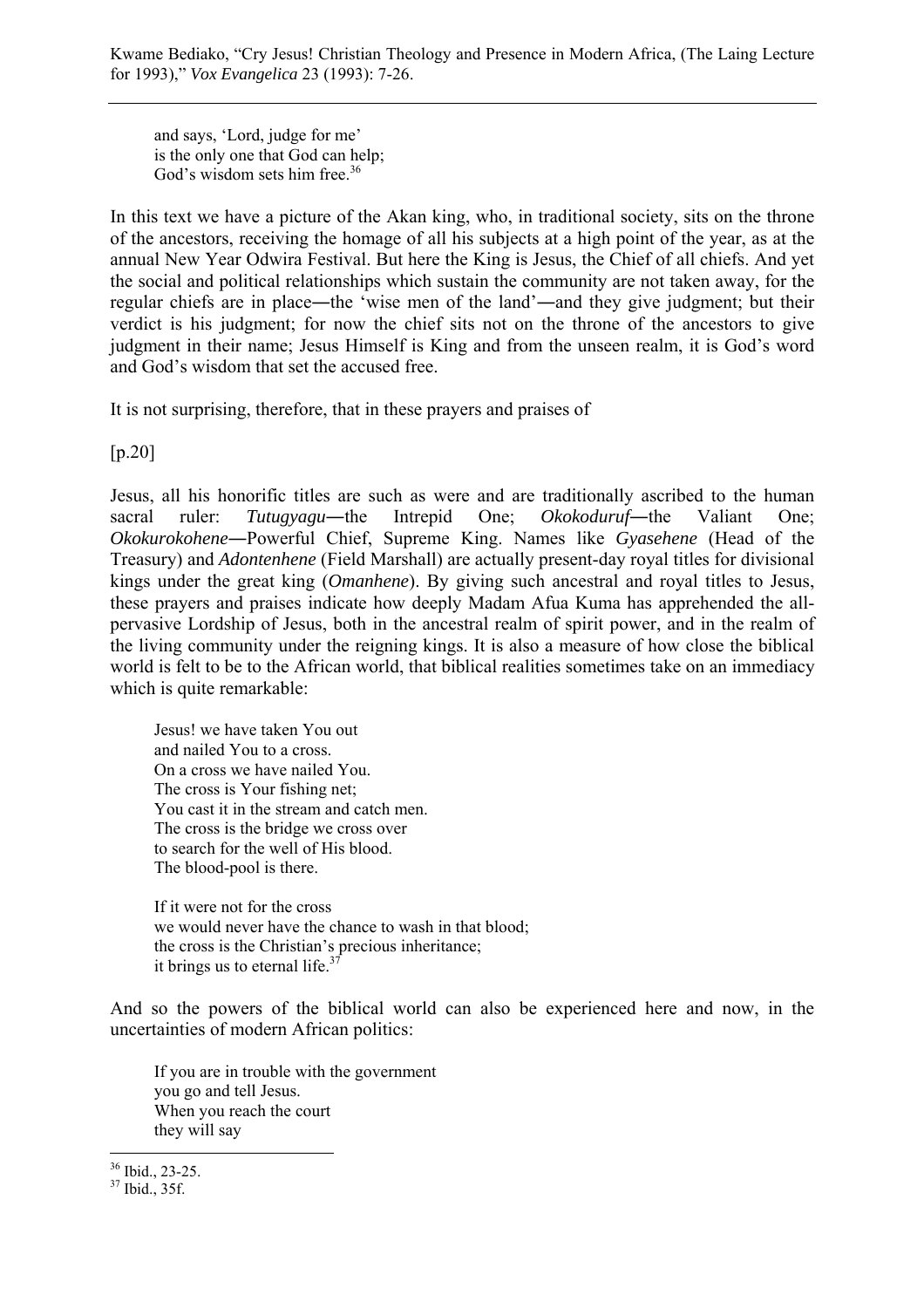'Go back home!' No one will question you; you won't have to say a word.<sup>38</sup>

One could go on listening to Madam Afua Kuma praying to and praising Jesus, but as she herself says:

If we would speak of his wonderful deeds we would go on until daybreak.<sup>39</sup>

Perhaps what is required is a full exposition of the theology (or christology) of these texts, something that cannot be done within a single paper. But there can be little doubt that the christology of these

[p.21]

texts is very elevated, and that it stands as a significant illustration of an African response to Jesus which bears the stamp of an authentic African Christian religious experience and meditation.

## **AFRICAN THEOLOGY: THE QUEST AND THE DISCOVERY**

At the beginning of this paper, I made reference to the surprise-element in the African Christian story of this century, surprise, that is, to its early Western interpreters. But the surprise would apply equally, in my view, to some of its later African interpreters. How else may we account for the curious fact that when the 'quest for an African theology' was launched by Africa's academic theologians in the late 1950s and early 1960s, there seemed hardly any awareness that there actually did exist an African theology 'at the grassroots', the result of a truly profound African sense of Jesus Christ as living reality in the African worldreality experienced at the specific level of religious apprehension?

Bolaji Idowu of Nigeria, the *doyen* of West African academic theologians in the 1960s, wrote, in frustration, that whatever theology the African Church had was 'a prefabricated theology, a book theology... what she reads in books written by European theologians, or what she is told by Europeans'.40 John Mbiti, from Kenya, perhaps the best known African theologian of his generation, went even further, suggesting that 'mission Christianity' had produced a Church 'trying to exist without a theology<sup>541</sup> and 'without theological consciousness and concern'.<sup>42</sup> Under constant flogging from a critical European public impatient with Africa, because largely without understanding of the continent, these and other pioneers of African theology saw it as their task to construct the prescribed theology. And yet in actual African Christian life, where the faith had to live, a deep apprehension of Jesus Christ had laid the foundations for an African theology, one which, on discovery, can be seen to be the only really valid basis for a tradition of academic theology.

 $38$  Ibid., 43.

 $^{39}$  Ibid., 20.<br> $^{40}$  E.B. Idowu, *Towards an Indigenous Church* (London: Oxford Univerisity Press, 1965), 22f.

<sup>&</sup>lt;sup>41</sup> J. Mbiti, *African Religions and Philosophy* (London: Heinemann, 1969), 232.<br><sup>42</sup> J. Mbiti, 'Some African Concepts of Christology', Georg F. Vicedom (ed.), *Christ and the Younger Churches* (London: SPCK, 1972), 51.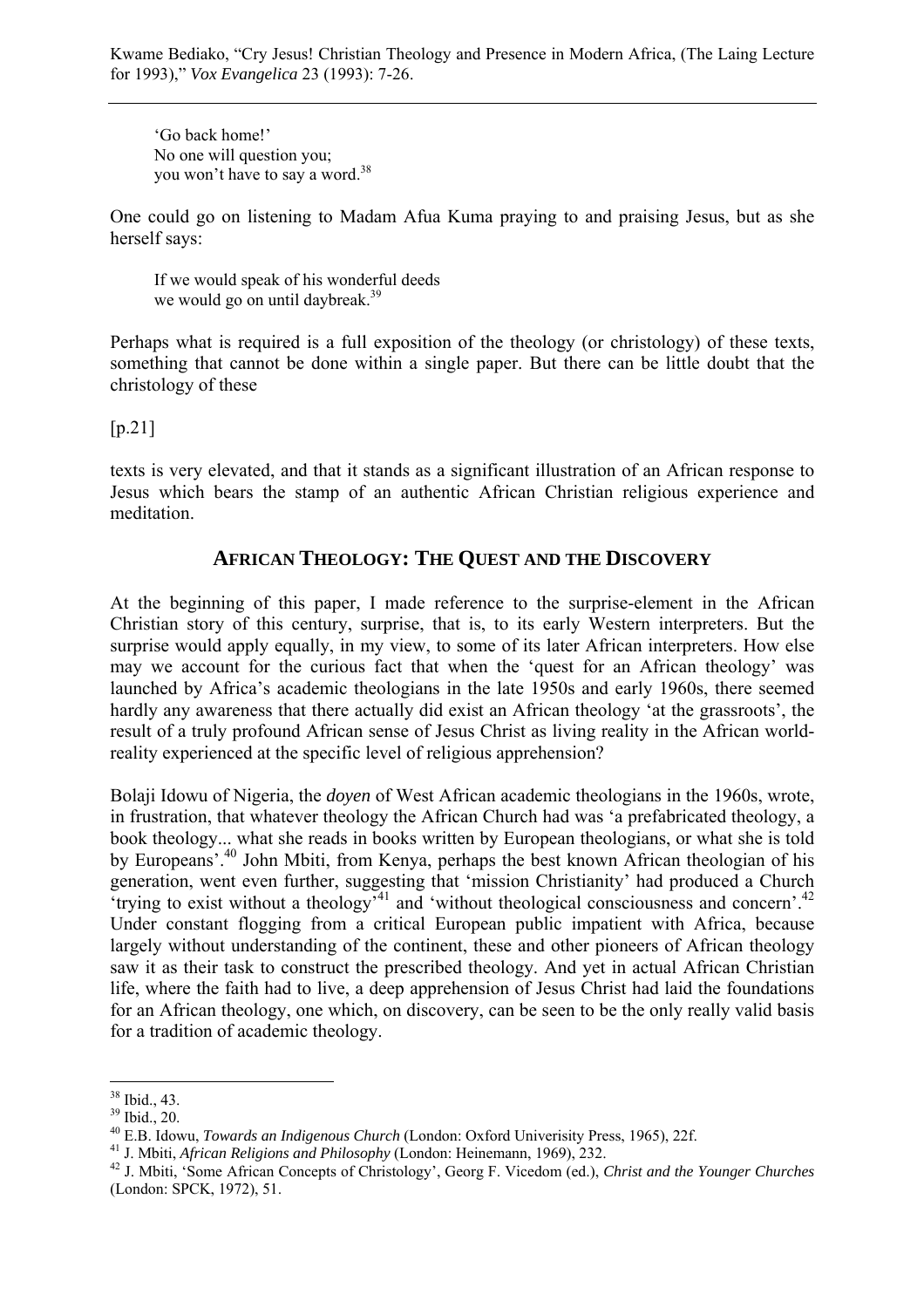The clue to what had happened must lie not so much in the African genius in religion, as surely in the nature of the Christian Faith itself; in the 'infinite cultural translatability' of the Gospel, as Andrew Walls has described it.<sup>43</sup> Unlike, say in Islam, where the word of Allah is fully heard only through the medium of Arabic, in Christianity, the perception of the word of God is achieved in our own mother-tongues (cf. Acts 2:11). And here, it is to the credit of the modern missionary movement from the West that, in contrast to the mission to Europe in earlier times, the history of modern mission could be written, equally, as the history of Scripture translation.

In Africa, the continent of language and languages, the significance of this has been farreaching. As Lamin Sanneh has graphically put it, the import of Scripture translation and its priority in missionary work is an

[p.22]

 $\overline{a}$ 

indication that 'God was not disdainful of Africans as to be incommunicable in their languages'.<sup>44</sup> This, Sanneh goes on, not only 'imbued African cultures with eternal significance and endowed African languages with a transcendent range', it also 'presumed that the God of the Bible had preceded the missionary into the receptor-culture'. As, through the very process of Scripture translation, 'the central categories of Christian theology―God, Jesus Christ, creation, history―are transposed into their local equivalents, suggesting that Christianity had been adequately anticipated', they create, in indigenous languages, resonances far beyond what the missionary transmission conceived.<sup>45</sup> The centrality of Scripture translation points to the significance of African pre-Christian religious cultures, not only as a valid carriage for the divine revelation, but also as providing the idiom for Christian apprehension, as anyone who knows the origins of African Christian names for God will understand. In contrast, for example, to what had happened in the earlier evangelisation of Europe, in Africa, the God whose name had been hallowed in indigenous languages in the pre-Christian tradition was found to be the God of the Bible, in a way that neither Zeus, nor Jupiter, nor Odin could be. *Onyankopon* is the God and Father of our Lord Jesus Christ; Zeus, Jupiter and Odin are not.

The wider implications of all this are enormous for our subject: the relatively early possession of mother-tongue Scriptures meant that many Africans gained access to the original sources of Christian revelation as mediated through African traditional religious terminology and ideas. Through these, Jesus Christ the Lord had shouldered his way into the African religious world, and was to be discovered there by faith, not invented by theology. It is because John Mbiti came to appreciate this fact that, nearly 20 years after his critical comments about the Church in Africa (quoted above), he could write as follows:

The Christian way of life is in Africa to stay, certainly within the foreseeable future, [and] much of the theological activity in Christian Africa is being done as oral theology (in

<sup>43</sup> A.F. Walls, 'The Gospel as the Prisoner and Liberator of Culture', *Faith and Thought* 108 (1981), 39. The article was reprinted in *Missionalia* 10, 3 (1982), 93-105. 44 L. Sanneh, 'The Horizontal and the Vertical in Mission: An African Perspective', *International Bulletin of* 

*Missionary Research* 7, 4 (1983), 166.<br><sup>45</sup> On this whole subject, see K. Bediako, 'The Missionary Inheritance', R. Keeley (ed.), *Christianity: A World* 

*Faith* (Tring: Lion Publishing, 1986); L. Sanneh, *Translating the Message: The Missionary Impact on Culture* (New York: Orbis Books, 1989), and P. Stine (ed.), *Bible Translation and the Spread of the Church: The Last 200 Years* (Leiden: E.J. Brill, 1990).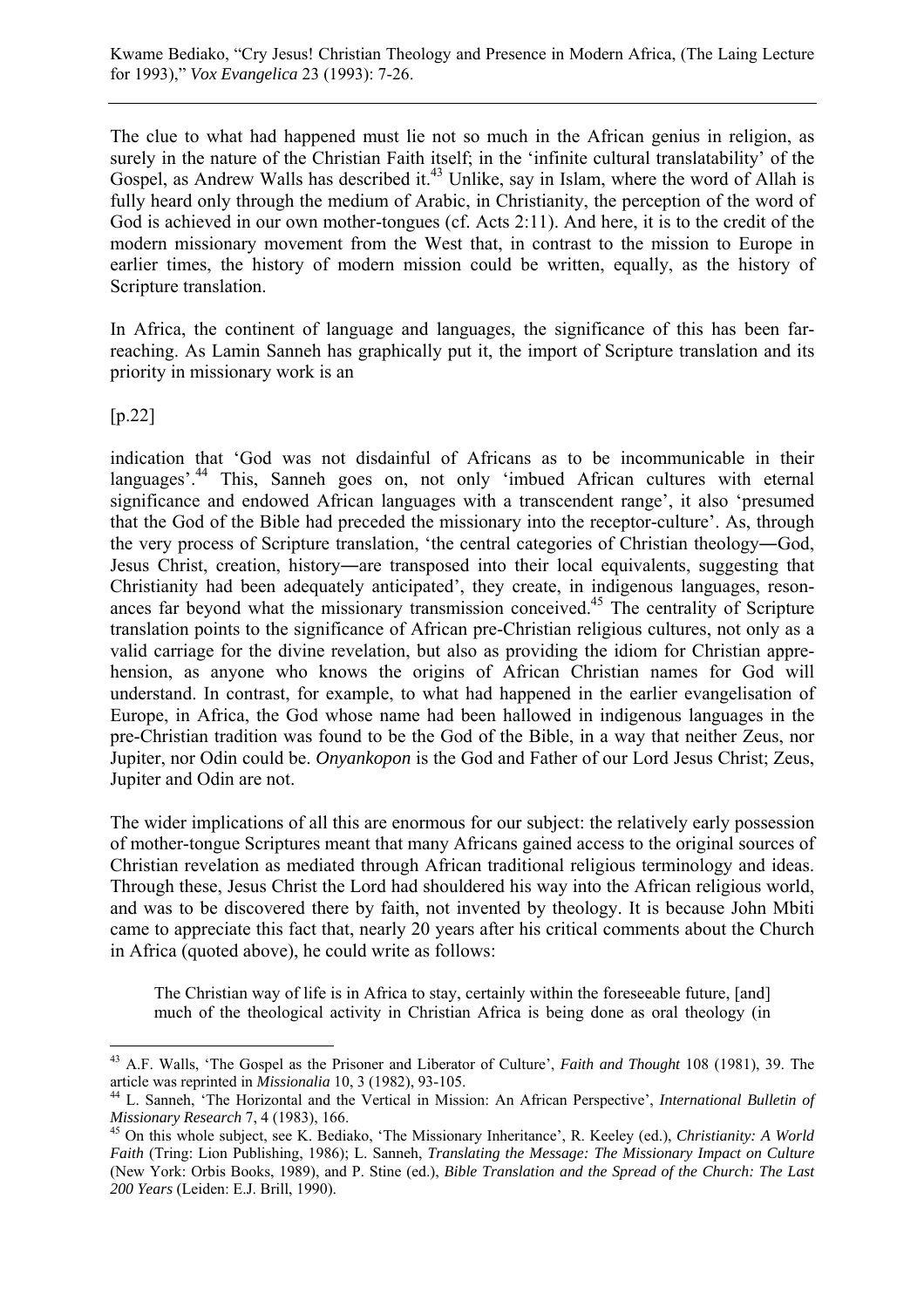contrast to written theology) from the living experiences of Christians. It is theology in the open, from the pulpit, in the market-place, in the home as people pray or read and discuss the Scriptures... African Christianity cannot wait for written theology to keep pace with it... Academic theology can only come afterwards and examine the features retrospectively in order to understand them.<sup>46</sup>

## **THEOLOGY AS WITNESS**

But to speak of oral theology, in these terms, may even be misleading, as though all that we are dealing with is an oral phase, a transition stage,

[p.23]

on the way to the *academic* or *written* theology, which then becomes the real theology. Furthermore, the special factors which have led to the development of theology as we usually regard it, as essentially an academic discipline and intellectual pursuit, necessarily literary, and a near-philosophical endeavour that requires specialist technical knowledge and skills, could give us the impression that this oral theology is found in only non-literate circles. Instead, we ought to speak positively of oral, spontaneous, implicit or grassroots theology, as theology which comes from where the faith lives, in the life-situation of the community of faith. Accordingly, this 'grassroots' theology is an abiding element of all theology, and therefore one that it is essential for academic theology to be in touch with, to listen to, to share in, and to learn from―but never to replace. Indeed, academic or written theology cannot replace this spontaneous or grassroots theology, because the two are complementary aspects of one reality, and the 'spontaneous' is the foundation of the 'academic'. Without this vital contact with the spontaneous and grassroots theology, academic theology anywhere can become detached from the community of faith and so be not much more than an exclusive conversation carried on among the guild of scholars, and incapable of communicating life in Jesus Christ to others.

However, when the two aspects are working well, then theology acquires its authentic character―as a task, not of scholars alone, but of a community of believers who share in a common context, and who are committed to the missionary task of bringing the Gospel into contact with the questions and issues of their context. Within this understanding of our Christian calling, the special significance of this spontaneous theology is that it becomes a liberating force for the academic theologian, who is thereby delivered from the false burden of having to 'construct a theology' as if by himself or herself. For its part, academic theology has the important role of understanding, clarifying and demonstrating the *universal* and *academic* significance of the grassroots theology in the interest of the wider missionary task of encountering the world with the Gospel.

I believe that African Christian Theology, if it retains and maintains a vital link with the Christian presence in Africa, will be in a position to contribute significantly to shaping the Church for the coming century by recalling for Christian scholarship in our time, the perennial challenge that it is mission and faith in Jesus as Lord which give birth to theology; and therefore, the supreme task of theology is witness: to 'cry Jesus!', so that men and women may know, and respond to, the love that God has for the world, shown in Jesus Christ.

 $\overline{a}$ 46 J. Mbiti, *Bible and Theology in African Christianity* (Nairobi: Oxford University Press, 1986), 229.